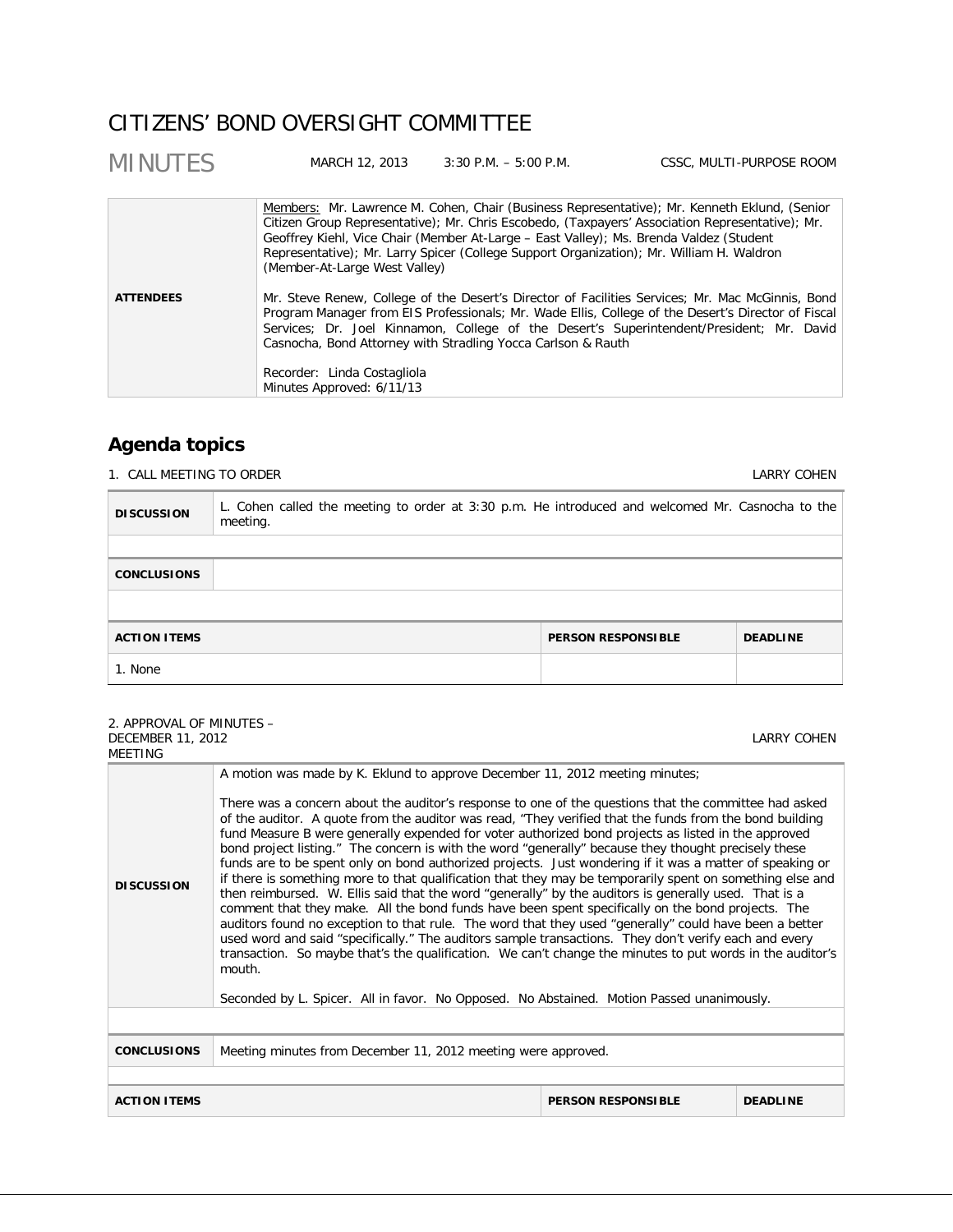| --<br><b>INDDC</b> |  |  |
|--------------------|--|--|
|--------------------|--|--|

# 3. COMMENTS FROM THE

| <b>J. CONTRILIVIJ I KONI TITL</b>      |                           | <b>LARRY COHEN</b> |
|----------------------------------------|---------------------------|--------------------|
|                                        |                           |                    |
|                                        |                           |                    |
| No comments were made from the public. |                           |                    |
|                                        |                           |                    |
|                                        | <b>PERSON RESPONSIBLE</b> | <b>DEADLINE</b>    |
|                                        |                           |                    |
|                                        |                           |                    |

DAVID CASNOCHA (Bond Attorney)

#### 4. WORKSHOP ON ROLES & RESPONSIBILITIES OF THE CITIZENS' BOND OVERSIGHT COMMITTEE

**DISCUSSION** D. Casnocha provided background information regarding general obligation bonds for schools. Years ago as community colleges merged out of the shadows of high school districts, a number of colleges in the old days issued local school bonds to finance the construction of their first campuses. And they had the legal authority to do that up until 1978. In 1978 Proposition 13 passed. Proposition 13 removed the ability of school districts and community college districts to pass a local bond because Proposition 13 removed the ability to levy property tax, which is the basis of security for these types of bonds. From 1978 to 1986, no community college district could sell or pass a local bond. In 1986 the Constitution got amended by Proposition 46 that said that with two-thirds voter approval a community college district could pass a general obligation bonds and spend those bond proceeds on the acquisition and improvements of real property. There were a number of colleges who after 1986 passed bonds at a two-thirds level, but that was a high threshold. The colleges could not spend the bond proceeds on furniture or equipment. From 1986 to 2000, stakeholders who were frustrated by the difficulty in passing a bond, lobbied for a change in law. There was a big legislative conversation as to whether or not the new pass rate should be 50%, 51%, 55% or 60% and all those rates got resolved in the passage of Proposition 39. Proposition 39 became a law in 2000. It represented another change to the Constitution that said that in addition to be able to have a two thirds bond, a community college could pass a bond with 55% percent of voter approval and use the bond proceeds for the acquisition and renovation of school facilities as well as the furnishing and equipment of the school facilities. If you choose to go to the voters and get 55% voters approvals, Measure B, you have to agree to a list of certain other conditions: 1) You have to have an election at a regular scheduled election days; 2) You have to submit your bond expenditures to independent financial and performance audits; 3) You can't issue bonds if you expect the tax rate to exceed \$25 per \$1,000,000.00 in assessed evaluation; 4) you have to explain to the public with greater specificity the nature of the projects that you expect to fund with the bond program; and 5) Create and populate a Citizens' Bond Oversight Committee and give to them the responsibilities that are set forth what was then called the implementation. The powers of an oversight committee are defined by the State Legislature not by the local governing boards of the community college districts. Mr. Casnocha reviewed the bylaws with the members. Noted some changes: Name of Committee: Change to Independent Citizens' Bond Oversight Committee • Because this committee is an oversight committee and not an advisory committee, the members do not have to fill out the conflict of interest FORM 700.

- Wade will check to see if it is possible that the committee and its members be added to as additional insured errors and omissions insurance policy that the district buys for board members or that the district indemnify the members for any liabilities on their insurance policy.
- This committee is subject to The Brown Act: 1) All business is conducted in a public meeting and it's properly noticed; 2) only talk about items on the agenda; 3) If there is committee business, that it not be conducted by serial meetings.
- Section 3.1 Inform the Public: Add another sentence: In fulfilling this duty, all official communications to either the Board or the public shall come from the Chair, acting on behalf of the committee. The Chair shall only release information that reflects the majority of the committee. The college has to maintain a website for the committee.
- Section 3.2 Review Expenditures: Primary responsibility is to review expenditures to make sure they were spent for voters approved projects. Members reviewed Resolution 100 – Resolution of the Board of Trustees of the Desert Community College District Ordering an Election, and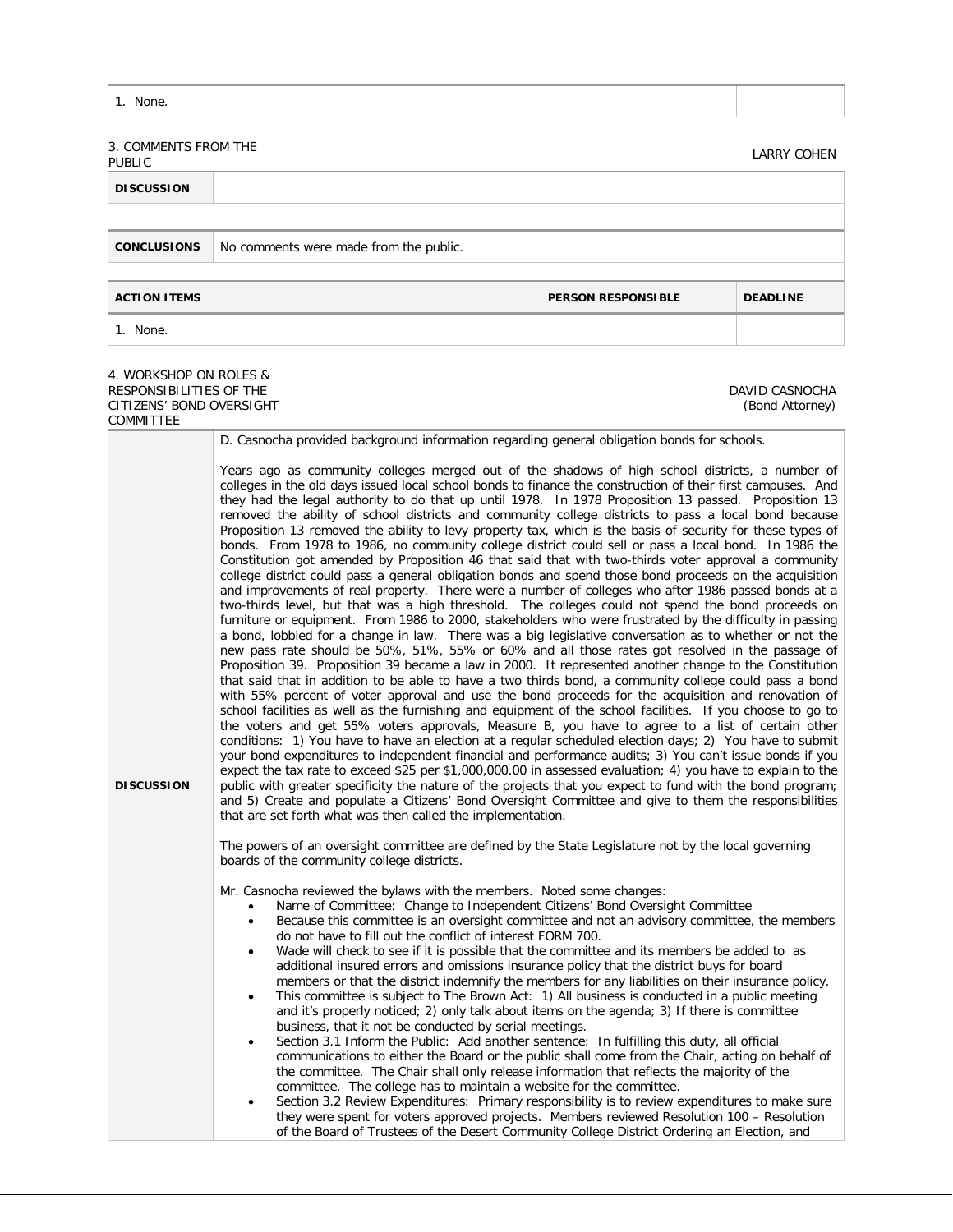| Establishing Specifications of the Order, Exhibit A and Exhibit B - Full Text Ballot Proposition.<br>Section 3.3 Annual Report: There has to be a sentence in the annual report that says that the<br>٠<br>committee reviewed the expenditures and that the committee concludes that the District is in<br>compliance with the requirements of Article XIIIA, Section $1(b)(3)$ of the California Constitution.<br>That means that the bond funds were spent on improvement of school facilities and not on<br>inappropriate teacher or administrative salaries. There was a suggestion to have a draft of the<br>annual report at the September 2013 meeting for review.<br>Section 3.4 and 3.5 the committee has no jurisdiction over the approval of construction<br>$\bullet$<br>contracts, approval of construction change orders, expenditure of construction funds, handling<br>of all legal matters, approval of construction plans and schedules, approval of all deferred<br>maintenance plans, and approval of the sale of bonds. But the committee is encouraged to ask<br>questions about those items.<br>Section 4.2 (c) Review copies of deferred maintenance proposal or plans developed by the<br>$\bullet$<br>District. D. Casnocha encouraged the committee to ask questions about the deferred<br>maintenance plans. For example: How are you paying for its maintenance on a building that<br>was built with bond funds. S. Renew said that the College received approximately seven million<br>dollars of pledges for some of the buildings for deferred maintenance projects. Recently, the<br>College started a life cycle cost analysis. They will do a complete campus wide audit. Plug that<br>information into the maintenance program and then the College will be able to look at future<br>years what the College's cost per year should be. The City of Palm Desert donated two million<br>dollars for the future maintenance of the Public Safety Academy.<br>Section 4.1 (d) Review efforts by the District to maximize bond proceeds by implementing<br>$\bullet$<br>various cost-saving measures. Bonds are an evidence of debt. Our debt has been voter<br>approved. Our debt is debt that is paid back solely from property taxes commonly known as a<br>general obligation bonds. General obligation bonds are commonly sold in \$5,000 denominations<br>and as the investor, they get paid interest every six months on the bonds. Is it a correct<br>statement to say that the current status of our bylaws and current law, whatever we need the<br>bylaws to come up to, do not mention, as part of our oversight, the approval of financing<br>instruments, is focused on expenditure of funds. Whether they do a CAB or they do a GO bond,<br>it is not in the committee's purview. The attorney said that 100% is not within the committee's<br>purview. At any time in the history of this committee has the college ever converted to consult<br>with the oversight committee about any terms and conditions of any bond that they planned on<br>issuing. The first time that this committee ever heard about a bond was long after each bond<br>official statements were prepared. This committee has never been involved, never was part of<br>the decision making process at all about how the bonds were going to be sold, how the bonds<br>were going to be approved, what tax rate they were going to be, or whether they were current<br>interest bonds or capital appreciation bonds.<br>Section 5.4 Term - Now the law says that you can serve two consecutive three year terms<br>$\bullet$<br>instead of two year terms.<br>Section 11 - Will change to: The Committee terminates when the last annual report has been<br>٠<br>submitted following the fiscal year in which the last dollar was spent. |
|-------------------------------------------------------------------------------------------------------------------------------------------------------------------------------------------------------------------------------------------------------------------------------------------------------------------------------------------------------------------------------------------------------------------------------------------------------------------------------------------------------------------------------------------------------------------------------------------------------------------------------------------------------------------------------------------------------------------------------------------------------------------------------------------------------------------------------------------------------------------------------------------------------------------------------------------------------------------------------------------------------------------------------------------------------------------------------------------------------------------------------------------------------------------------------------------------------------------------------------------------------------------------------------------------------------------------------------------------------------------------------------------------------------------------------------------------------------------------------------------------------------------------------------------------------------------------------------------------------------------------------------------------------------------------------------------------------------------------------------------------------------------------------------------------------------------------------------------------------------------------------------------------------------------------------------------------------------------------------------------------------------------------------------------------------------------------------------------------------------------------------------------------------------------------------------------------------------------------------------------------------------------------------------------------------------------------------------------------------------------------------------------------------------------------------------------------------------------------------------------------------------------------------------------------------------------------------------------------------------------------------------------------------------------------------------------------------------------------------------------------------------------------------------------------------------------------------------------------------------------------------------------------------------------------------------------------------------------------------------------------------------------------------------------------------------------------------------------------------------------------------------------------------------------------------------------------------------------------------------------------------------------------------------------------------------------------------------------------------------------------------------------------------------------------------------------------------------------------------------------------------------------------------------------------------------------------------------------------------------------------------------------------------------------------------------------------------------------------------------------------------------------------------------------------------------------------------------------------------------------|
|                                                                                                                                                                                                                                                                                                                                                                                                                                                                                                                                                                                                                                                                                                                                                                                                                                                                                                                                                                                                                                                                                                                                                                                                                                                                                                                                                                                                                                                                                                                                                                                                                                                                                                                                                                                                                                                                                                                                                                                                                                                                                                                                                                                                                                                                                                                                                                                                                                                                                                                                                                                                                                                                                                                                                                                                                                                                                                                                                                                                                                                                                                                                                                                                                                                                                                                                                                                                                                                                                                                                                                                                                                                                                                                                                                                                                                                                   |

| <b>CONCLUSIONS</b>   Mr. Casnocha will update the update the Bylaws and send them to Dr. Kinnamon. |  |  |  |  |
|----------------------------------------------------------------------------------------------------|--|--|--|--|
|                                                                                                    |  |  |  |  |

| <b>ACTION ITEMS</b>                                        | <b>PERSON RESPONSIBLE</b> | <b>DEADLINE</b> |
|------------------------------------------------------------|---------------------------|-----------------|
| Add Revised Bylaws to the agenda for June 11, 2013 meeting | Linda Costagliola         | $6 - 11 - 13$   |

# 5. IRS AUDIT WADE ELLIS

|                   | The Internal Revenue Service has become more aggressive in recent years with respect of auditing public<br>agency bond programs. There are two general categories of audits; one is called target audits and the<br>other one is called random audit. Target audits are directed by the Internal Revenue Service against<br>districts who are known to do unwise things.                                                                                                                                                                                                                                                                                                                                                                                                                                                                                                                                                                                                                                                                                                                                                                                                               |
|-------------------|----------------------------------------------------------------------------------------------------------------------------------------------------------------------------------------------------------------------------------------------------------------------------------------------------------------------------------------------------------------------------------------------------------------------------------------------------------------------------------------------------------------------------------------------------------------------------------------------------------------------------------------------------------------------------------------------------------------------------------------------------------------------------------------------------------------------------------------------------------------------------------------------------------------------------------------------------------------------------------------------------------------------------------------------------------------------------------------------------------------------------------------------------------------------------------------|
| <b>DISCUSSION</b> | College of the Desert was subject of a random IRS audit. The District received this audit in July. It is<br>being worked on by Wade Ellis and the tax lawyer. When you sell bonds, you make a number of different<br>tax covenants: One is to spend your bond monies within a certain agreed upon period of time and<br>another one is to take all steps to maintain tax exemption. The colleges are asked to show: 1) What did<br>you spend the bond monies on; 2) How much and when did you spend those bond monies; 3) Have you<br>invested unspent bond proceeds and have you earned any arbitrage where investment profit should be<br>paid back to the Federal Government. In 2007, the College sold 223 million dollars of bonds. They<br>agreed to spend 85% of this money in three years. The Districts are frequently delayed in spending bond<br>monies because the division of state architect, who has to approved bond projects, turnaround is slow,<br>and construction costs savings, by having the cost of construction go down after the college budgeted<br>certain dollars for bond projects. Now there is money left over which is good news but the cash was not |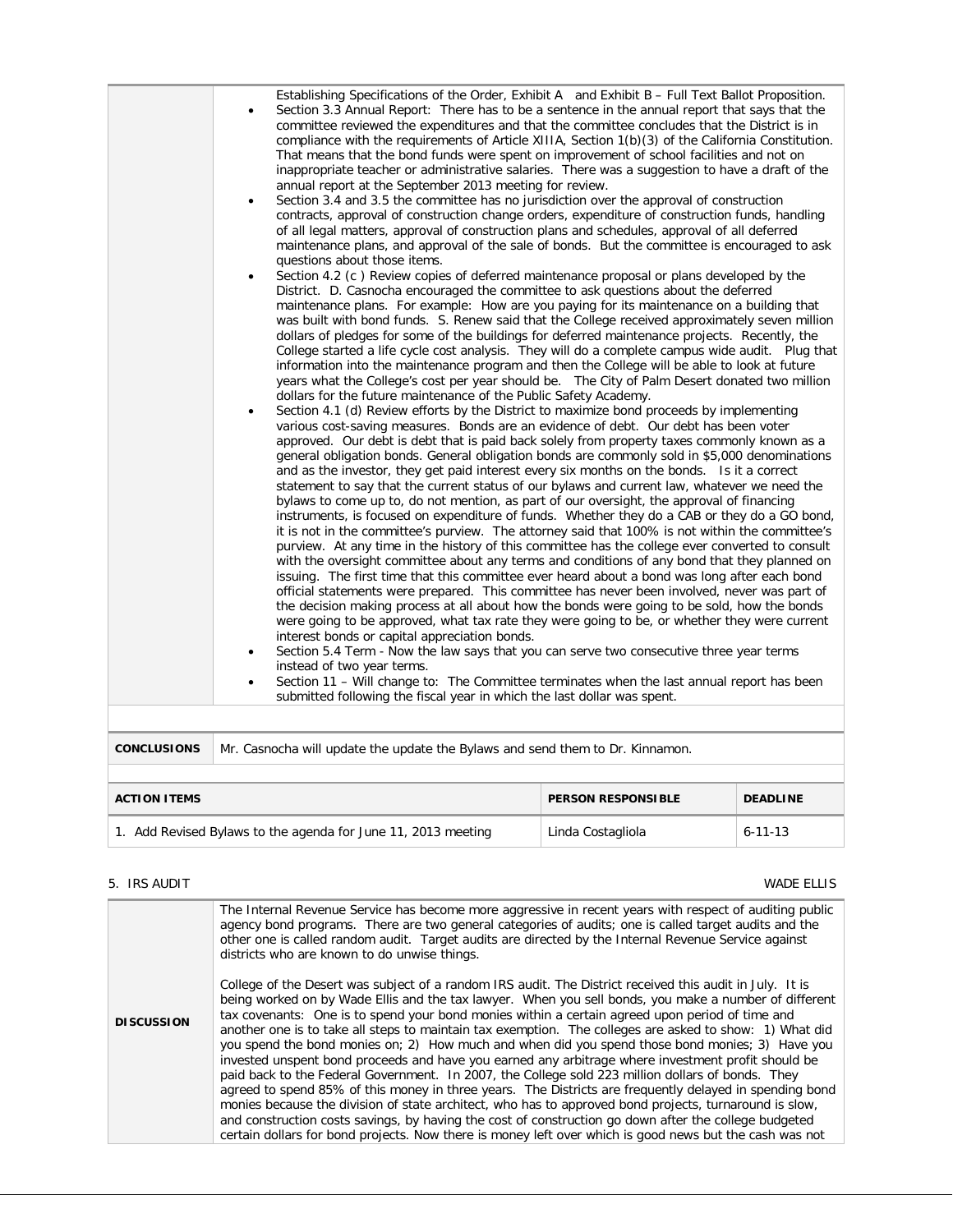| 1. None.            |                                                                                                                                                                                                                                                                                                                                                                                                                                                                                                                                                                                                                                                                                                                                                                                                                                                                                                                                                                                                                                                                                                                                                                                                                                                                                                                                                                                                                                                                                                                                                                                                                                                                                                                                                                                                                                                                                                                                                     |                           |                 |  |
|---------------------|-----------------------------------------------------------------------------------------------------------------------------------------------------------------------------------------------------------------------------------------------------------------------------------------------------------------------------------------------------------------------------------------------------------------------------------------------------------------------------------------------------------------------------------------------------------------------------------------------------------------------------------------------------------------------------------------------------------------------------------------------------------------------------------------------------------------------------------------------------------------------------------------------------------------------------------------------------------------------------------------------------------------------------------------------------------------------------------------------------------------------------------------------------------------------------------------------------------------------------------------------------------------------------------------------------------------------------------------------------------------------------------------------------------------------------------------------------------------------------------------------------------------------------------------------------------------------------------------------------------------------------------------------------------------------------------------------------------------------------------------------------------------------------------------------------------------------------------------------------------------------------------------------------------------------------------------------------|---------------------------|-----------------|--|
| <b>ACTION ITEMS</b> |                                                                                                                                                                                                                                                                                                                                                                                                                                                                                                                                                                                                                                                                                                                                                                                                                                                                                                                                                                                                                                                                                                                                                                                                                                                                                                                                                                                                                                                                                                                                                                                                                                                                                                                                                                                                                                                                                                                                                     | <b>PERSON RESPONSIBLE</b> | <b>DEADLINE</b> |  |
| <b>CONCLUSIONS</b>  |                                                                                                                                                                                                                                                                                                                                                                                                                                                                                                                                                                                                                                                                                                                                                                                                                                                                                                                                                                                                                                                                                                                                                                                                                                                                                                                                                                                                                                                                                                                                                                                                                                                                                                                                                                                                                                                                                                                                                     |                           |                 |  |
|                     |                                                                                                                                                                                                                                                                                                                                                                                                                                                                                                                                                                                                                                                                                                                                                                                                                                                                                                                                                                                                                                                                                                                                                                                                                                                                                                                                                                                                                                                                                                                                                                                                                                                                                                                                                                                                                                                                                                                                                     |                           |                 |  |
|                     | J. Kinnamon commented on the FTES issue with the State Chancellor's Office. The College is in the<br>process of working with the Chancellor's Office to determine what the dollar amount will be that will<br>impact College of the Desert. The Board of Trustee authorized the FCMAT team, under contract with the<br>College, to review all our processes, change our processes, trained an individual to collect all of our data<br>that gets reported and to validate our processes and numbers. Business Affairs was not part of the<br>reporting process. However, now Business Affairs will be part of the process because the College wants<br>additional checks and balances on the numbers. The College hired a retired chief instructional officer of<br>40 years that is working with the IT staff on data; how it is collected and how it should be reported, and<br>is providing professional development to all of the College's deans and staff about reporting full-time<br>equivalent students and how colleges are funded. The College responded to the extraordinary audit that<br>FCMAT did. In Title V, there are specific things that institutions need to demonstrate that they have done<br>and the College has demonstrated that it has done all those things. The College is trying to arrange a<br>settlement with the Chancellor's Office so that there will be less of an impact on the students in the<br>future. There has been no decision on what that amount of money will be.                                                                                                                                                                                                                                                                                                                                                                                                                                   |                           |                 |  |
|                     | W. Ellis said that an IRS agent has been on campus and that he has supplied him with a lot of<br>documentation. The College is faced with three issues that have caused the College not to spend 85% by<br>December of 2012 for the series C, which is the only series that is being looked at by the IRS.<br>issue is the economy. Right after the College issued these bonds, the economy fell and construction costs<br>went down. The College had a savings of approximately 20 million dollars that would have been spent if<br>the economy did not fall. The second issue is that the approval from the Department of state Architect<br>took six months to a year instead of two to three months for approval. The College could not start a<br>project until they received approval from the Department of State Architect. The only project the College<br>had significant delay on was the Library, which the College was supposed to get 35 million from the State<br>and they did not receive anything. So the College had to move on with that project instead of waiting<br>any further. During the time of the economic crisis, the concrete contractor went bankrupt while working<br>on the Math Science Technology Center building project, which delayed the project six months. The<br>amount that the College needed to spend by December 2012 was 190 million dollars out of the 223<br>million dollars. The College is 35 million dollars short. The County handles all of the funds except for<br>the series b, which is handled by US Bank in a long term investment. Along with everything else that<br>started in a downward spiral, so did the interest. The interest that the College was anticipating getting<br>by floating all the bonds was substantially less. There was never any positive arbitrage. It's been<br>negative. No claims have been made or any penalties have been made at this time from the IRS. |                           | One             |  |
|                     | out the door. The college is subject of a random audit and they are answering questions regarding how<br>our expectations in spending the bond monies in 2007 were reasonable based. The IRS reviews your<br>expectations of spending the money. The test is would a third person, unfamiliar with the facts of<br>circumstances, walked in the door and looked at everything that was laid out on the table that served as<br>the basis of the belief that we could spend 85% of \$225 million dollars in five years from December 13,<br>2007 to December 13, 2012. The test is: would a reasonable person believe that the expectations were<br>reasonable.                                                                                                                                                                                                                                                                                                                                                                                                                                                                                                                                                                                                                                                                                                                                                                                                                                                                                                                                                                                                                                                                                                                                                                                                                                                                                      |                           |                 |  |

# 6. BOND PROJECTS UPDATE & BOND PROJECT FINANCIAL

MAC MCGINNIS & STEVE RENEW

| REPORT            |                                                                                                                                                                                                    |
|-------------------|----------------------------------------------------------------------------------------------------------------------------------------------------------------------------------------------------|
|                   | M. McGinnis and Steve Renew reviewed the following items from a PowerPoint presentation:                                                                                                           |
| <b>DISCUSSION</b> | <b>Project Status Reports - Current Projects:</b>                                                                                                                                                  |
|                   | <b>Communication Building - (Project in Construction)</b><br>Architect: tBP Architects<br>Construction Manager: ProWest<br>Project Square Footage: 39,800 sq. ft.<br>Construction Start: Fall 2011 |
|                   | Estimated Project Completion: Spring 2013<br>Total Project Budget: \$25,100,000<br>Construction Budget: \$17,570,000<br>Expenditures to Date: \$17,327,652<br>Project Update:                      |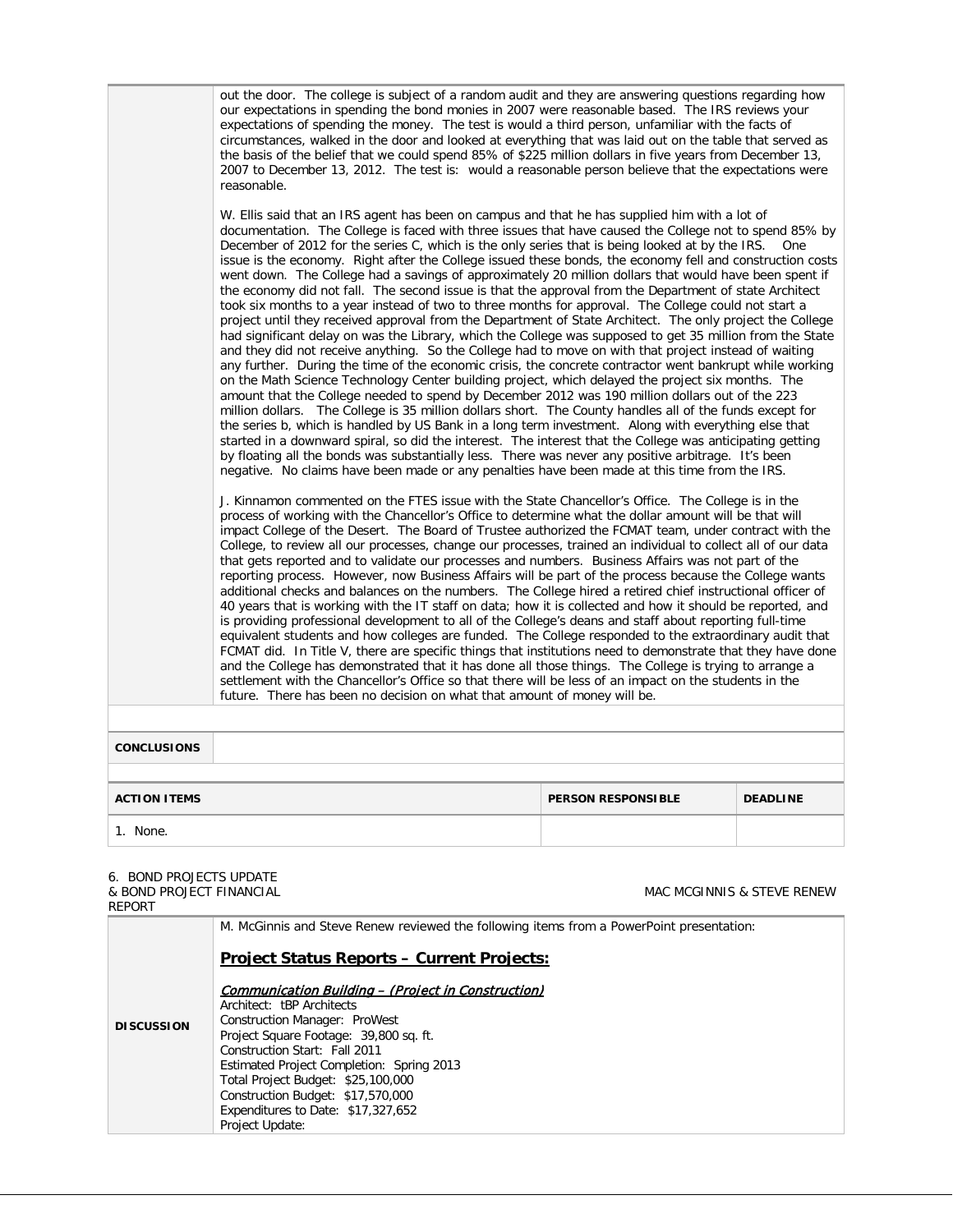|  |  | Furniture delivery and installation complete |  |
|--|--|----------------------------------------------|--|
|  |  |                                              |  |

- AV installation complete
- Landscaping complete
- Building Test & Balance contractor substitution in process
- Carpeting additional product in process
- Completion walk executed; punch list in process
- Construction fence removal schedule in discussion with District
- Substantial completion date rescheduled for 3-15-13

Sustainable Features:

- Will be minimum LEED Silver certified
- Building automation controls to optimize mechanical system
- Water conserving landscape
- Heating and cooling via central hydronics system
- **Photovoltaics**
- Shading strategies

The new Communication Building is planned as a two-story steel framed building that will house classrooms, faculty offices, meeting rooms and ancillary spaces.

#### Monterey Entrance (Project in Construction)

Architect: PMSM Architects Construction Manager: ProWest Project Square Footage: Exterior Site Work Estimated Construction Start: Summer 2012 Estimated Project Completion: Summer 2013 Total Project Budget: \$5,300,000 Construction Budget: \$3,500,000 Expenditures to Date: \$3,652,251 Project Update:

- All walls are sacked in preparation for sand blasting on 3/1/13
- Landscaping continues at the east side of project
- Grading at east side complete
- CM is working on a method to protect the bolts for the shade structure from rust, since the bolts wells are being filled with water and dirt
- Discussions in process with District to place additional lights at northeast area of site
- New flag pole pricing obtained for review with District
- Sustainable Features:
	- Public transportation
	- Drought Tolerant Landscaping
	- Efficient irrigation system utilizing reclaimed water

This project includes the widening of the entrance (in conjunction with the City) to the college at Monterey Avenue and also the adding of hardscape and landscape between the Communication and Student Services buildings.

It was mentioned that some people make U-turns at the start of the turnabout to exit the campus or they will turn left to cut across instead of going around. There will be signage and road striping. Most everybody seems to be obeying the traffic rules.

The construction budget is 3.5 million and so far the college spent 3.652 million for construction, design fees, DSA fees, special testing, inspections, surveys, construction management and the percentage complete of construction is at 81%. They had to add another figure to the budget to include the shade structure. 1.8 million of the 5.3 project budget is for soft costs, which is approximately 30%. Soft costs are typically in the 30% range. Design is at 8%, construction manager 10%, program management is 2-3%, DSA is at 1%, inspector 6-7%. The soft costs are based on the 5 million and the additional \$300,000 is for the shade structure.

### Indio Education Center (Project in Construction)

Architect: gkkworks

Construction Manager: gkkworks Project Square Footage: 40,000 sq. ft. Estimated Construction Start: Fall 2012 Estimated Project Completion: Fall 2013 Total Project Budget: \$22,000,000 Construction Budget: \$16,068,813 Expenditures to Date: \$4,739,485 Project Update:

- First pour of pile caps complete
- Installation of reinforcing in pile caps continues
- Poured concrete for pile caps and footings in Area A (north end)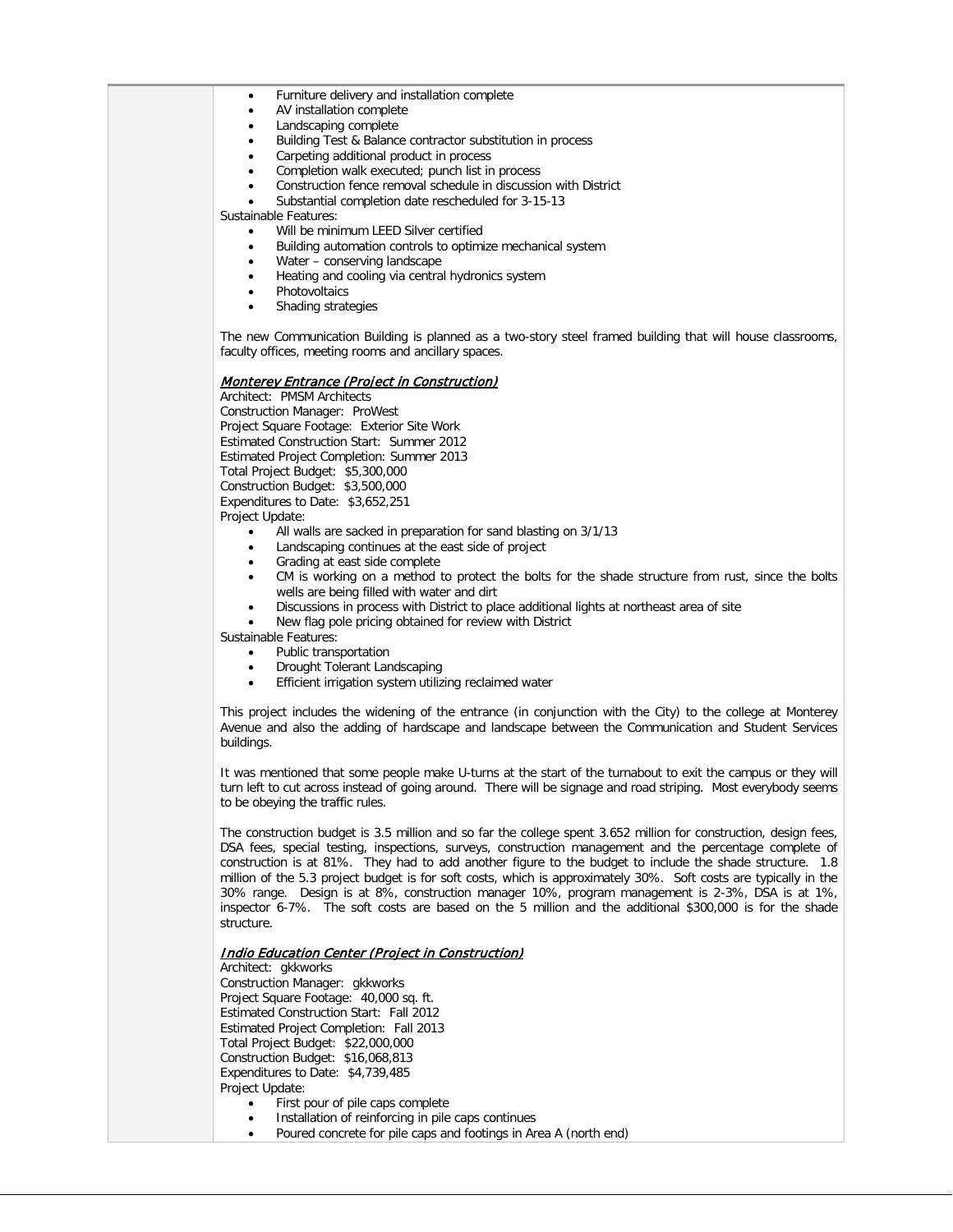- Executed OCIP applications sent to insurance agent
- Phase 2 contractors' NTP commence on 3/1/13
- Receiving and processing project submittals and RFIs

Sustainable Features:

- Will be minimum LEED Silver certified
- Architectural environmental control
- Public transportation

New 3 story building in Indio with classrooms, administration, offices, and commercial retail space. It will provide permanent school space for the COD Indio classes that are currently being held in leased space, and will allow for additional science and laboratory classes that are so impacted at the Palm Desert campus.

### Athletic Facilities (Project in Construction)

Architect: LPA Architects Construction Manager: ProWest Project Square Footage: 26,840 sq. ft. Estimated Construction Start: Fall 2012 Estimated Project Completion: Summer 2014 Total Project Budget: \$22,265,238 Construction Budget: \$14,480,250 Expenditures to Date: \$5,467,113 Project Update:

- SWPPP installation work in process
- Earthwork contractor on site demolishing flatwork, foundations, grubbing
- EE and CE on site to review location of existing underground utilities; contractor commenced potholing to support that effort
- Demolition continues in Shower/Locker building

Sustainable Features:

Will be minimum LEED Silver certified

New gymnasium, team rooms, restrooms, shower/locker rooms and maintenance facilities for the Physical Education and Athletics programs, as well as renovation of an initial structure to accommodate weight training, multipurpose rooms and faculty/staff offices for the Physical Education and Athletics programs for the campus. New tennis facilities and athletics quad.

#### West Valley Campus - Palm Springs (Project in Design)

Architect: HGA Architects Construction Manager: Sundt Construction Project Square Footage: 50,000 sq. ft. (Phase I) Estimated Construction Start: Spring 2013 Estimated Project Completion: Fall 2014 Total Project Budget: \$43,000,000 Project Update:

- Project is at DSA for review. After approval, will move into the bidding phase for this project.
- Meeting scheduled with AE re 100% Constructability Comments
- Draft EIR reviewed by District
- DWA looking for larger line due to two wells tying in together pending
- Riverside Flood control looking for an additional 30' easement pending

Sustainable Features:

- Will be minimum LEED Gold certified
- Public transportation
- Solar Energy
- Sustainable Site
- 5 Zero Planning

Construction of a new LEED Gold free-standing 50,393 square feet 3 story Administration Building, 3,200 square feet single story DEEC Storage Building and 5,900 square feet single story Central Utility Plant, & 162 space onsite parking which includes a bus drop-off area. The project will provide educational opportunities to the student population of the western service area of Palm Springs.

Southern California Edison was teaming with the College to provide what is called "GreenPark" on the western part of the site; approximately 60 acres. The College went through design and worked out issues with the surrounding community. Just before the end of the year, Edison pulled out of the deal because their infrastructure would not handle that much more load to their system. Where their plant is they don't have the infrastructure from this site to the plant to the substation to deliver the power. They don't plan on upgrading that for some time. The electricity that would be produced from the solar field exceeded their capacity to receive it.

The College is still planning on having photovoltaic on the site but it will be used for the campus itself.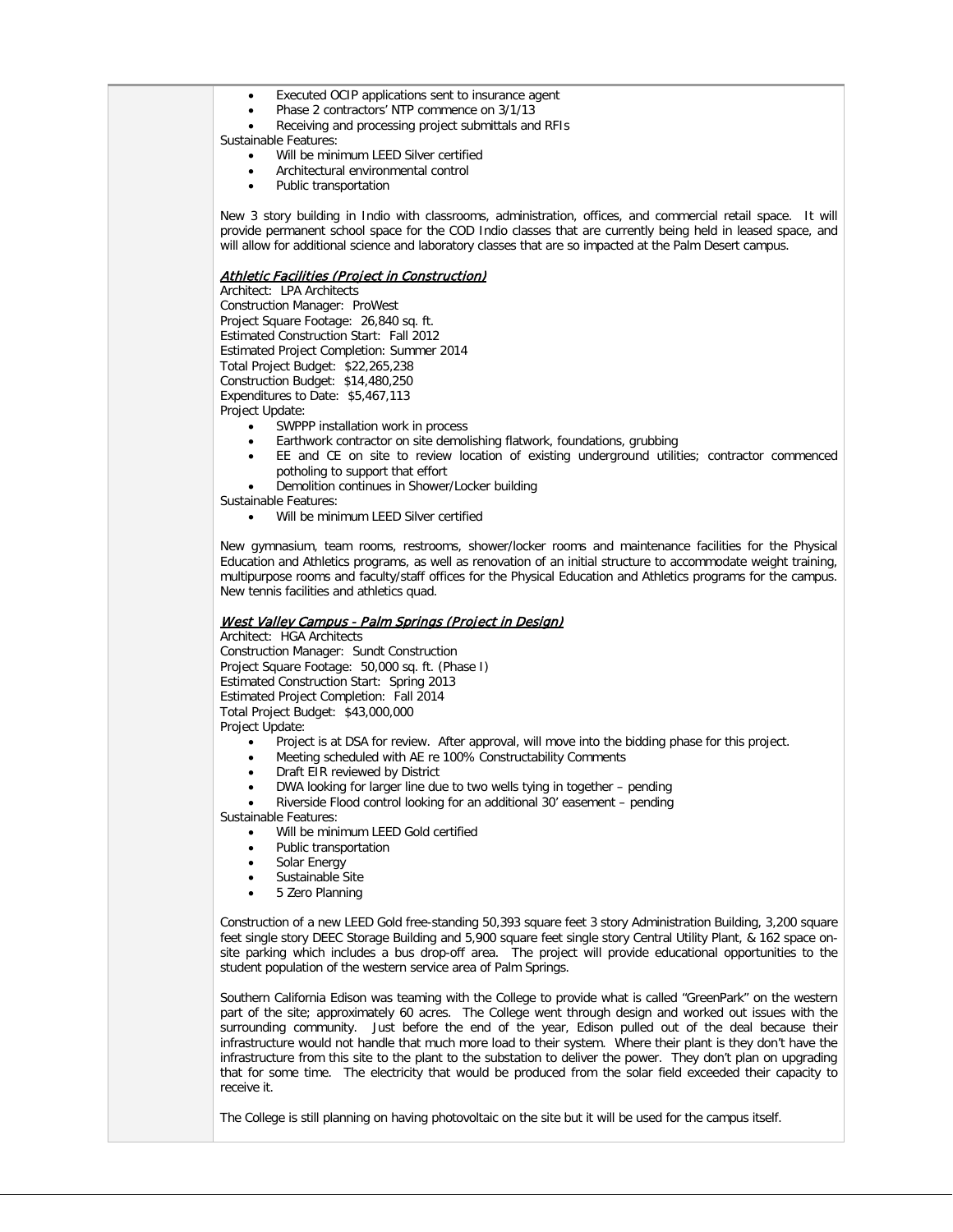# Applied Sciences (Formerly Career Technical Education) - (Project in Design)

Architect: HGA Architects Construction Manager: Gilbane Project Square Footage: 21,741 sq. ft. Estimated Construction Start: Summer 2013 Estimated Project Completion: Summer 2014 Total Project Budget: \$12,045,000 Project Update:

- Plans in review at DSA and A number assigned; anticipated first comments by mid-March
- Meeting scheduled with CM to discuss site logistics and power relocation schedule

Sustainable Features:

Will be minimum LEED Silver certified

This project encompasses both the Agricultural Sciences, which will be renovated along with a new Greenhouse and Lath House, and a new Applied Sciences building that will be home to the HVAC, Drafting, Construction Technology, Natural Resources, classrooms and Labs. The Dean and Faculty offices will also be in this building.

#### Child Development Center (Project in Design)

Architect: HMC Architects Construction Manager: None Project Square Footage: 10,314 sq. ft. Estimated Construction Start: Spring 2013 Estimated Project Completion: Summer 2014 Total Project Budget: \$5,620,000 Project Update:

- Pre-bid walkthrough held
- Addendum No. 2 underway
- RFI log created; deadline is March  $8<sup>th</sup>$  for substitutions/RFIs
- Job Walk attendee list posted online
- Geotechnical report posted for online distribution
- SWPP Plan in process
- Testing/Inspection contract complete

Sustainable Features:

• Will be minimum LEED Silver certified

New laboratory providing direct observation of two separate early childhood groups. Support spaces for the young children and staff are included to facilitate the groups while allowing students the opportunity to monitor the interaction and behavioral development of the children.

# Central Campus Redevelopment (Project in Design)

Architect: LPA Architects Construction Manager: ProWest Project Square Footage: 66,526 sq. ft. Estimated Construction Start: Summer 2014 Estimated Project Completion: Spring 2016 Total Project Budget: \$37,550,000 Project Update:

- AV/IT Board Room Meeting held with users, architect and IT consultant
- FF&E Meeting held with architect and FF&E consultant
- Fountain/Plaza Survey of existing condition conducted
- Design Development User Group Meetings held
- Supplemental Site Survey requested by architects in process
- Receipt of CM Schematic Estimate received on Feb. 28th

Sustainable Features:

• Will be minimum LEED Silver certified

Complete renovation of 4 buildings and the central campus fountain plaza. The renovations will prepare spaces to consolidate all administrative functions together and return the Hilb Learning Resource Center/Library to its central role as a research, study and tutoring facility.

#### Visual Arts (Project in Design)

Architect: Perkins & Will Construction Manager: Gilbane Project Square Footage: 13,710 sq. ft. Estimated Construction Start: Spring 2013 Estimated Project Completion: Spring 2014 Total Project Budget: \$8,475,000 Project Update: • Issuance of contracts to contractors commenced

CM trailer delivered to laydown yard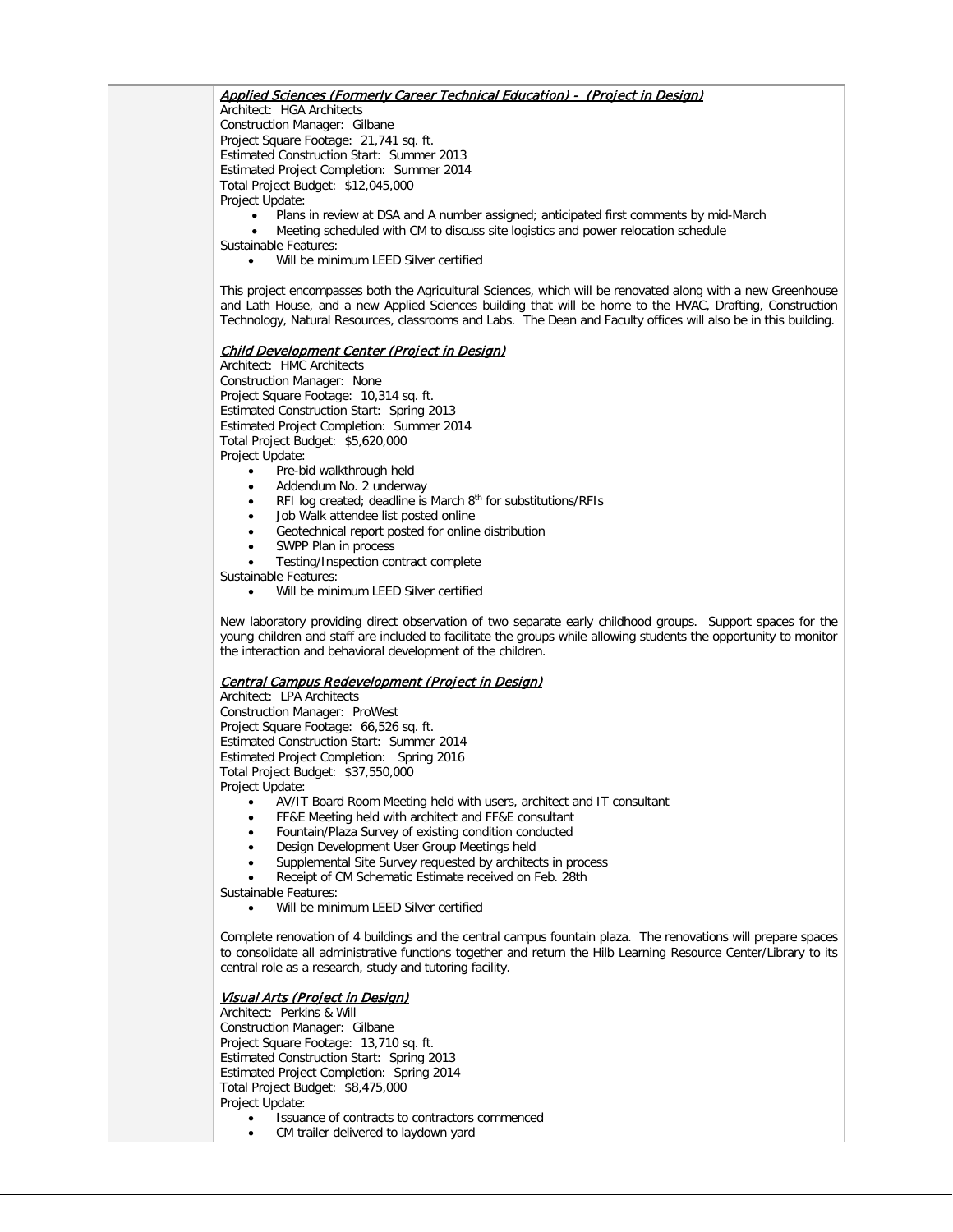- Insurance agent received OCIP application
- First construction meeting held

Sustainable Features:

Will be minimum LEED Silver certified

New building with offices, a multi-purpose classroom, new lab space for 2D art, photography, ceramics & screen printing classes, a wood shop, and a large outdoor yard for kilns and 3D art. It will allow the Art programs to relocate into spaces designed specifically for these programs.

# **Stagecraft Shop (Project in Design)**

Architect: PMSM Architects Construction Manager: None Project Square Footage: 3,346 sq. ft. Estimated Construction Start: Spring 2013 Estimated Project Completion: Fall 2013 Total Project Budget: \$1,900,000 Project Update:

- DSA review underway; AE preparing for back-check
- Engineering docs expected next week
- Supplemental spot elevations conducted per DSA request
- Site visit executed to modular factory

New facility that directly supports Theatre Arts functions held on campus. Spaces include a scenery workshop, full costume shop, makeup studio with cast changing facilities, and music/vocal practice rooms.

#### **4 Week Look Ahead Schedule for 05/30/12 to 06/27/12**

This information was provided so that everyone could see what is going to happen over the next four weeks on the campus.

# **Financial Report**

Project Allocations Budget

- Completed Projects:
	- Bond + Other Budget: \$90,154,705 Bond + Other Expenses: \$90,154,705
- Current Projects Ongoing: Bond + Other Budget: \$281,954,446 Bond + Other Expenses: \$129,124,602 Balance: \$152,829,844
- Future Projects:
	- Bond + Other Budget: \$31,500,000
- **Contingency**
- Bond + Other Budget: \$2,784,383
- Central Contracted Management Fees:
	- Bond + Other Budget: \$20,949,879 Bond + Other Expenses: \$20,112,582 Bond Balance: \$837,297
- Total Summary of Projects Bond + Other Budget: \$427,343,413
- Total Summary of Projects Bond + Other Expenditures: \$239,391,888
- Total Summary of Projects Bond + Other Balance: \$187,951,524

Funding Sources:

```
 Bond Series "A" - $65,000,000
    Bond Series "B" - $57,850,000
    Bond Series "C" - $223,648,444
    State - $3,144,000 
    RDA - $38,219,954 
     Interest - $30,000,000
    Refunding - $7,500,000
    Foundation - $400,000 
    Rebates - $1,331,031
    Surety - $249,984
    TOTAL Funding Sources: $427,343,413
• Deferred Projects
```
Total Deferred Projects: \$47,013,440

There was a request to see more broad categories listed than looking at only one figure. For example, soft costs, hard costs, equipment and furniture. This list could be added on as a supplement. Another request was made to include what was spent on bond series A, B and C.